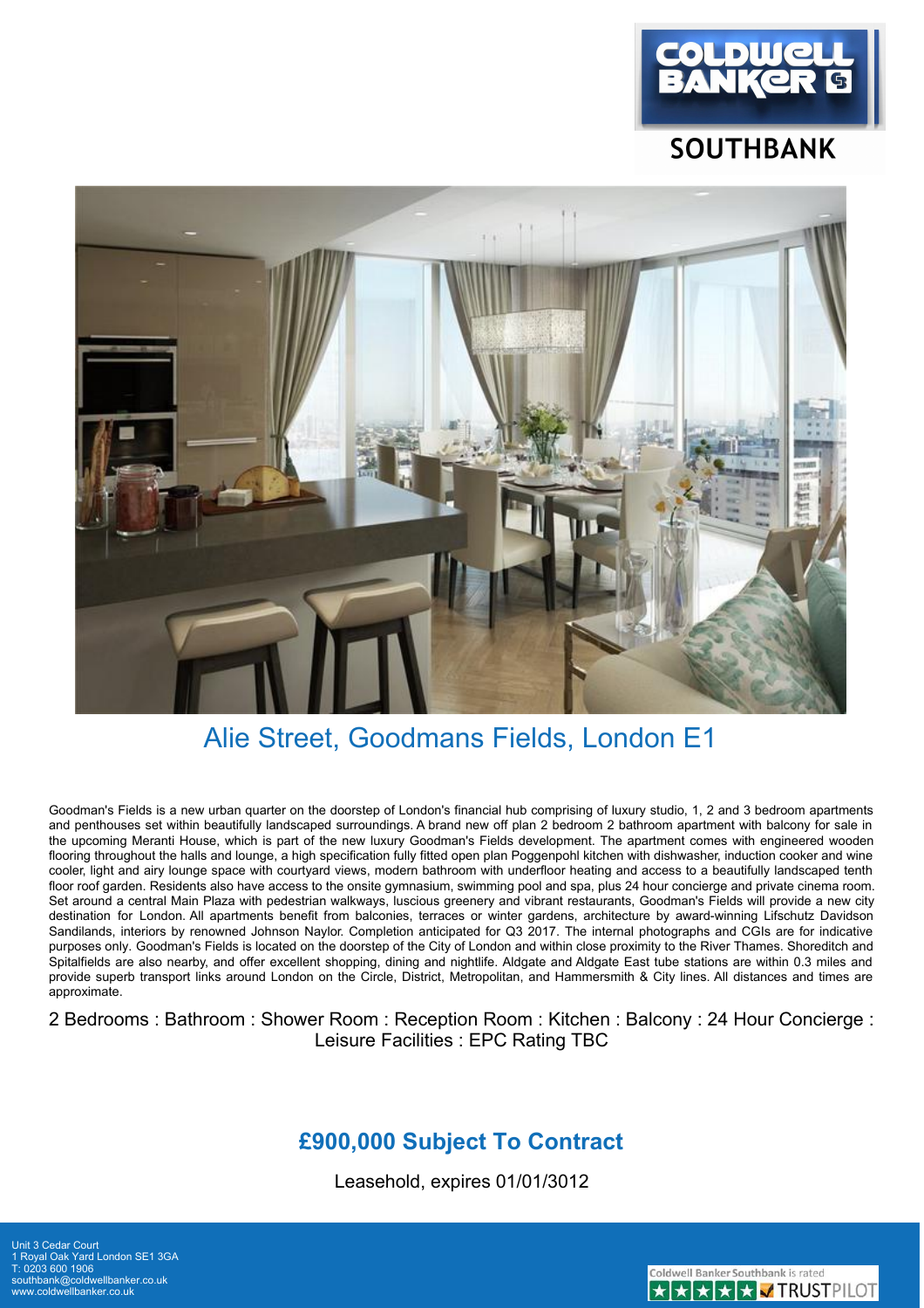









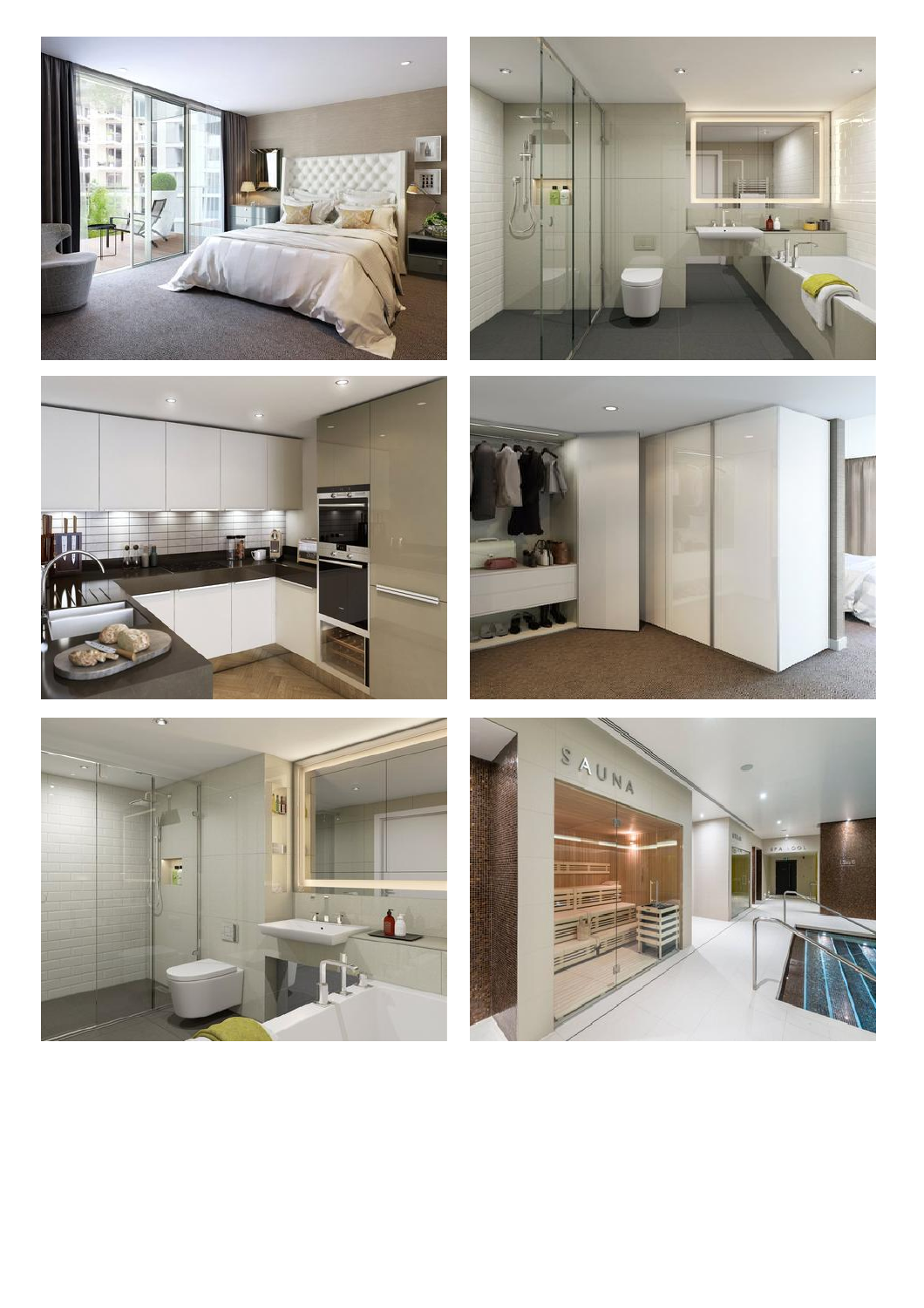## **Terms and Conditions**

#### **Price**

£900,000 Subject To Contract

#### **Tenure**

Leasehold, expires 01/01/3012

#### Disclaimer

These particulars have been produced as a general guide for this property only and no other purpose. They are not an offer or contract. You should not rely on statements in these particulars or by word of mouth or in writing as being factually accurate about the property, its condition or its value. Neither any primary agent or joint agent has any authority to make or give any representations or warranties in relation to the property, and accordingly any information given is entirely without responsibility on the part of the agents or seller(s).

The photographs show only certain parts of the property as they appeared at the time they were taken. Any areas, measurements and distances given are approximate only. Any reference to alterations to, or use of, any part of the property does not mean that any necessary planning, building regulations or other consent has been obtained nor have any services, equipment or facilities been tested. A buyer should satisfy themselves by inspection or otherwise. The VAT position relating to the property may change without notice. Please contact us for further information regarding the property redress scheme which we are a member of.

Coldwell Banker Southbank is rated

★★★★★★TRUSTPILOT

Unit 3 Cedar Court<br>1 Royal Oak Yard London SE1 3GA<br>T: 0203 600 1906<br>southbank@coldwellbanker.co.uk<br>www.coldwellbanker.co.uk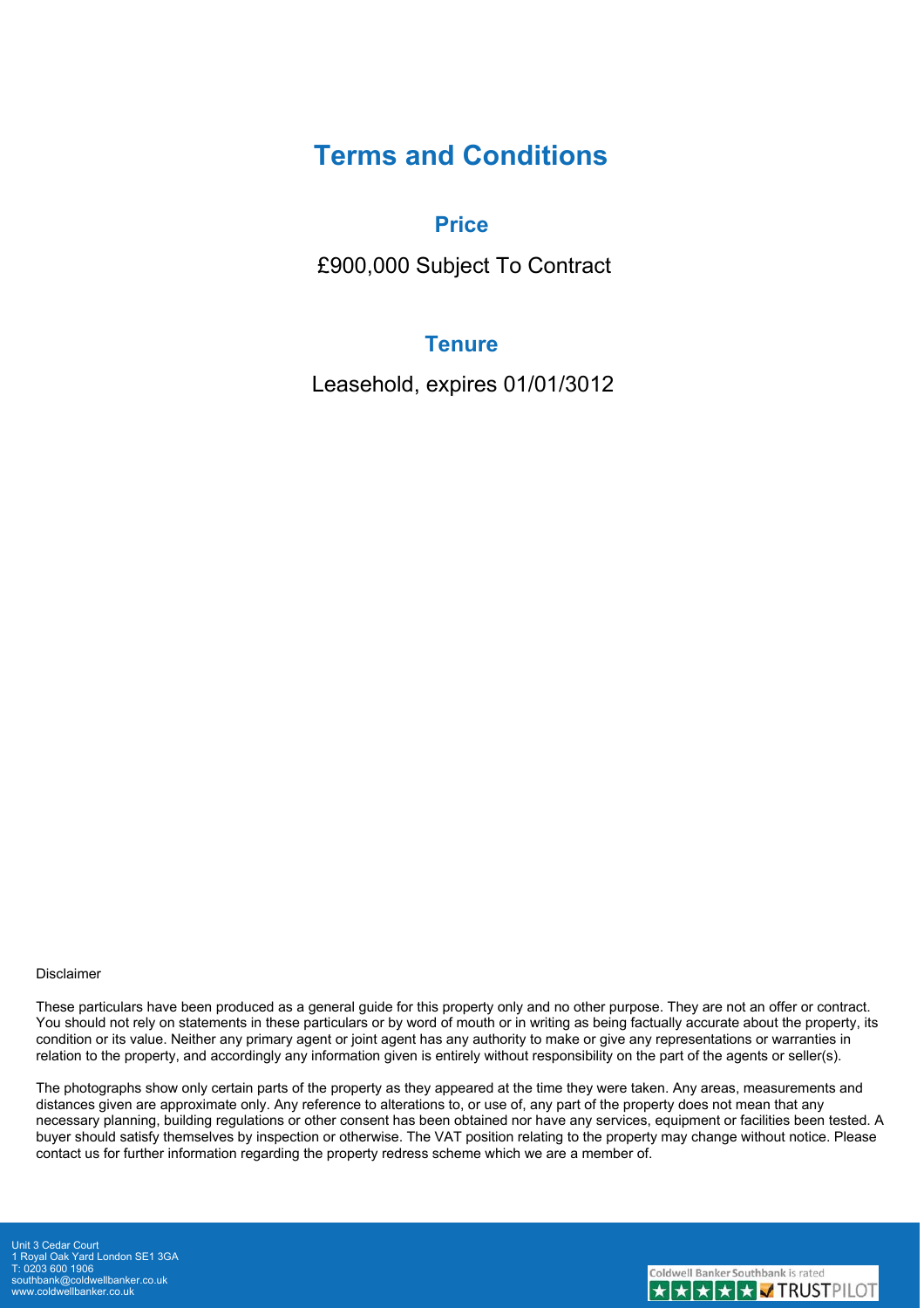# **MERANTI**

APPROXIMATE GROSS INTERNAL FLOOR AREA: 936 SQ FT - 86.96 SQ M



FOR ILLUSTRATION PURPOSES ONLY

THIS FLOOR PLAN SHOULD BE USED AS A GENERAL OUTLINE FOR GUIDANCE ONLY AND DOES NOT CONSTITUTE IN WHOLE OR IN PART AN OFFER OR CONTRACT.<br>ANY INTENDING PURCHASER OR LESSEE SHOULD SATISFY THEMSELVES BY INSPECTION, SEARCHES, E